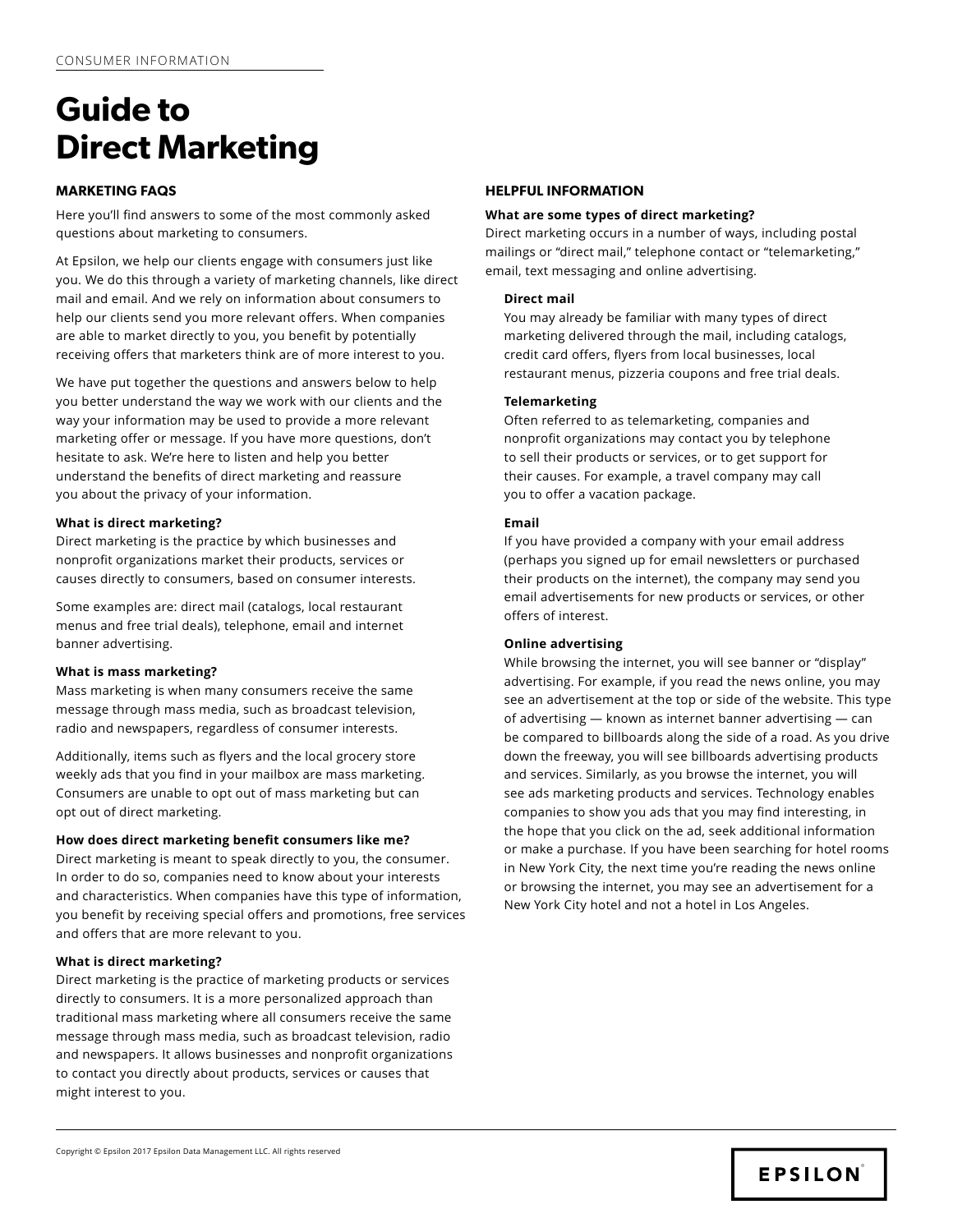## **How does direct marketing benefit you?**

Direct marketing is meant to speak directly to you, the consumer. In order to do so, companies need to know about your interests and characteristics.

## **Keeping costs down and developing new and better products**

Companies save money and resources by sending direct marketing only to consumers likely to be interested in the offer. Creating, producing and distributing advertisements costs money. In fact, companies typically spend at least 5 percent (and in some cases up to 30 percent) of their annual revenue on advertising. Saving companies money on advertising keeps costs down for products and services and allows companies to focus on developing new and better products for consumers.

#### **Accessing special offers and promotions**

Everyone likes a great deal. Direct marketing is a good way for you to receive frequent shopper benefits and other special offers and promotions, such as coupons, free trials and early bird sale notices

## **Helping small businesses succeed**

Without the affordable avenue of direct mail, small businesses wouldn't be able to advertise and build their business. Small businesses are the heart of the U.S. economy and provide jobs. Helping small businesses succeed increases product and service options and contributes to a growing job market.

#### **Delivering advertisements you're interested in**

Rather than wasting time, paper and money sending you ads you're not interested in and may even ignore, you will receive ads and information about products you may actually buy. Everyone receives some form of mass marketing (such as weekly grocery specials) that are not based on, or related to, what you actually buy. Wouldn't you rather receive mail advertising for the specific store you shop at? Similarly, while you are browsing the internet, the advertisements displayed will be more personalized, reflecting your specific interests.

#### **Reducing the amount of unwanted mail**

When you receive ads only for only things that interest you, you receive less unwanted mail. For example, you would receive fewer catalogs for home furnishings, children's apparel and gardening if you are only interested in motorcycles and fishing. If it weren't for targeted mailings, your mailbox might look like the insert section of the Sunday newspaper.

#### **Providing online services**

Search engine sites (such as Google and Yahoo) are free tools that anyone can use, and this is made possible because they display advertisements to you online. Many internet email accounts are free services because companies allow marketers to show ads to you while you check your email.

#### **PURCHASE CATEGORIES**

#### **Apparel and accessories**

Clothing, shoes, jewelry and accessories.

#### **Home and gifts**

Home decor, furniture, bedding and bath, linens, lighting and kitchen accessories, jewelry, seasonal items, collectibles, art gallery and museum merchandise, wine and wine accessories, specialty foods and gift food baskets, religious merchandise, tobacco items and pet supplies.

#### **Sports and hobbies**

Recreational and sporting equipment, apparel, accessories, books and magazines, sports logo merchandise and collectibles, arts and crafts supplies and materials, auto parts and accessories.

#### **Home office and electronics**

Electronics and accessories, telephones, computer hardware, software, games and accessories, stationery supplies, packages and accessories.

#### **Garden and outdoor patio**

Garden and patio décor and furniture, BBQ grills, garden and lawn care products, tools and supplies.

#### **Media**

Books and audiobooks, movies, magazines, newsletters, music tapes and CDs.

#### **Health and beauty**

Health aids, products, equipment, dietary supplements, décor, apparel, jewelry and gifts, cosmetics, lotions, perfumes, wigs and bath soaps.

#### **Business merchandise**

Computers, accessories and equipment, cleaning supplies, storage and organization merchandise, safety equipment, office supplies and accessories, fax machines, copiers, printers, shredders, gourmet food and gifts, stationery, business logos and imprints, business-to-business magazines, newsletters and trade publications.

Household demographic, lifestyle interests and real property information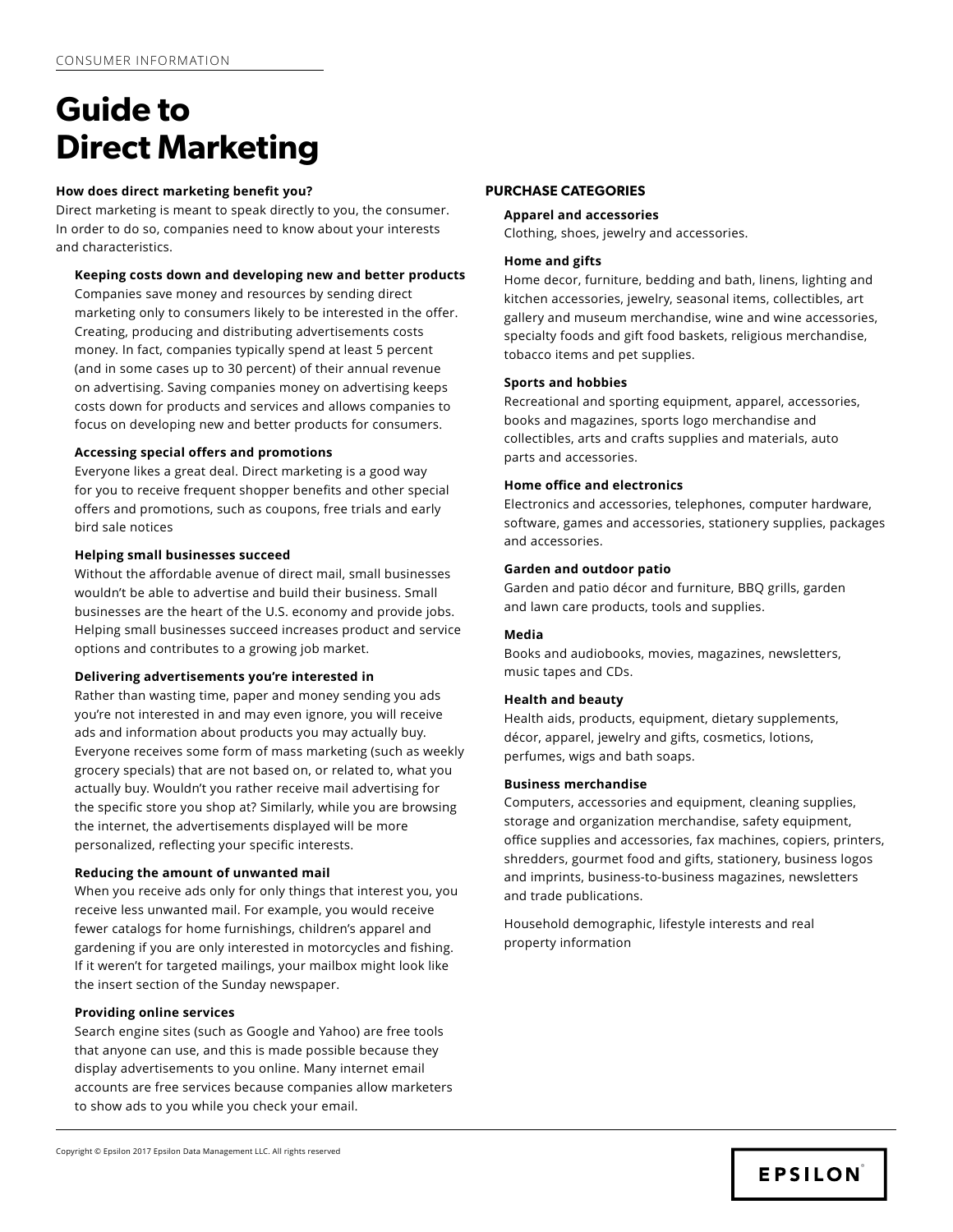## **SELF-REPORTED INFORMATION**

## **How can I opt out of information sharing?**

If you decide you are not interested in the benefits of direct marketing, you can opt out of receiving marketing offers and from having your information shared with companies. There are a number of ways to opt out. Unfortunately, there is no universal way to opt out of all of these methods.

## **Postal mail**

Direct Marketing Association (DMA): The easiest way to opt out of data sharing in the U.S. is to register with the DMA's Mail Preference Service at dmachoice.org. All you have to do is enter your name and address on this site (which you must update every five years, or when you move or change your name), and companies that are members of the DMA and non-members who use this service will remove the matching names and addresses from their databases that are used to send marketing materials to prospect consumers.

Not all marketing companies utilize the DMA list, so registering with this site will not eliminate all unwanted mail, but it will likely reduce the amount. Epsilon is a member of the DMA and we utilize the Mail Preference Service. The DMA also allows you to register deceased family members who may still be receiving mail.

To receive less direct marketing mail in Canada, you can register through the Canadian Marketing Association's Do Not Mail Service at the-cma.org/consumers/do-not-mail.

## **Telemarketing**

The U.S. maintains a National Do Not Call Registry. You can register your personal telephone number(s) so that you do not receive telemarketing calls from for-profit companies. By law, marketers must refrain from contacting you if you have submitted your number to the Do Not Call list.

#### Website: donotcall.gov

Canadian residents can register for the National Do Not Call list at lnnte-dncl.gc.ca/index-eng.

These national lists do not apply to certain organizations, such as nonprofit, political or polling organizations.

If you already have a business relationship with a company because you purchased from the company or asked for information, you will need to contact the company directly and ask that they no longer contact you by telephone for marketing purposes.

If you receive an unwanted telemarketing call, you should also tell the caller to place you on the company's internal Do Not Call list.

## **Email**

The easiest way to stop unwanted emails is to unsubscribe directly from the unwanted email received. There is usually an unsubscribe link at the bottom of every commercial email, and clicking the unsubscribe link will remove you from that advertiser's email list. You can also visit the company website or send an email requesting removal from the email list. You can tell that company to not share your email address with other marketers as well if you prefer they don't.

## **Online advertising**

You can visit the Digital Advertising Alliance at aboutads.info or the Network Advertising Initiative at networkadvertising.org. Both sites explain how you can prevent the gathering of information about you when browsing the web.

You also have the option of setting your browser to notify you when internet technologies gather information about you, and you can then decide whether or not to allow the gathering. Or, you can change your browser settings to prevent information gathering. Below are links to information on managing preferences with common browsers:

- [Google Chrome:](https://support.google.com/chrome/answer/95647?hl=en) [http://support.google.com/chrome/bin/answer.](https://support.google.com/chrome/answer/95647?hl=en) [py?hl=en&answer=95647](https://support.google.com/chrome/answer/95647?hl=en)
- o [Mozilla Firefox:](http://support.mozilla.org/en-US/kb/Enabling%20and%20disabling%20cookie) [http://support.mozilla.org/en-US/kb/Enabling%20and%20](http://support.mozilla.org/en-US/kb/Enabling%20and%20disabling%20cookie) [disabling%20cookies](http://support.mozilla.org/en-US/kb/Enabling%20and%20disabling%20cookie)
- o [Microsoft Internet Explorer:](http://windows.microsoft.com/en-us/internet-explorer/delete-manage-cookies#ie=ie-11-win-7) [http://windows.microsoft.com/en-us/internet-explorer/delete](http://windows.microsoft.com/en-us/internet-explorer/delete-manage-cookies#ie=ie-11-win-7)[manage-cookies#ie=ie-11-win-7](http://windows.microsoft.com/en-us/internet-explorer/delete-manage-cookies#ie=ie-11-win-7)
- [Safari:](https://support.apple.com/kb/PH21411)

<https://support.apple.com/kb/PH21411>